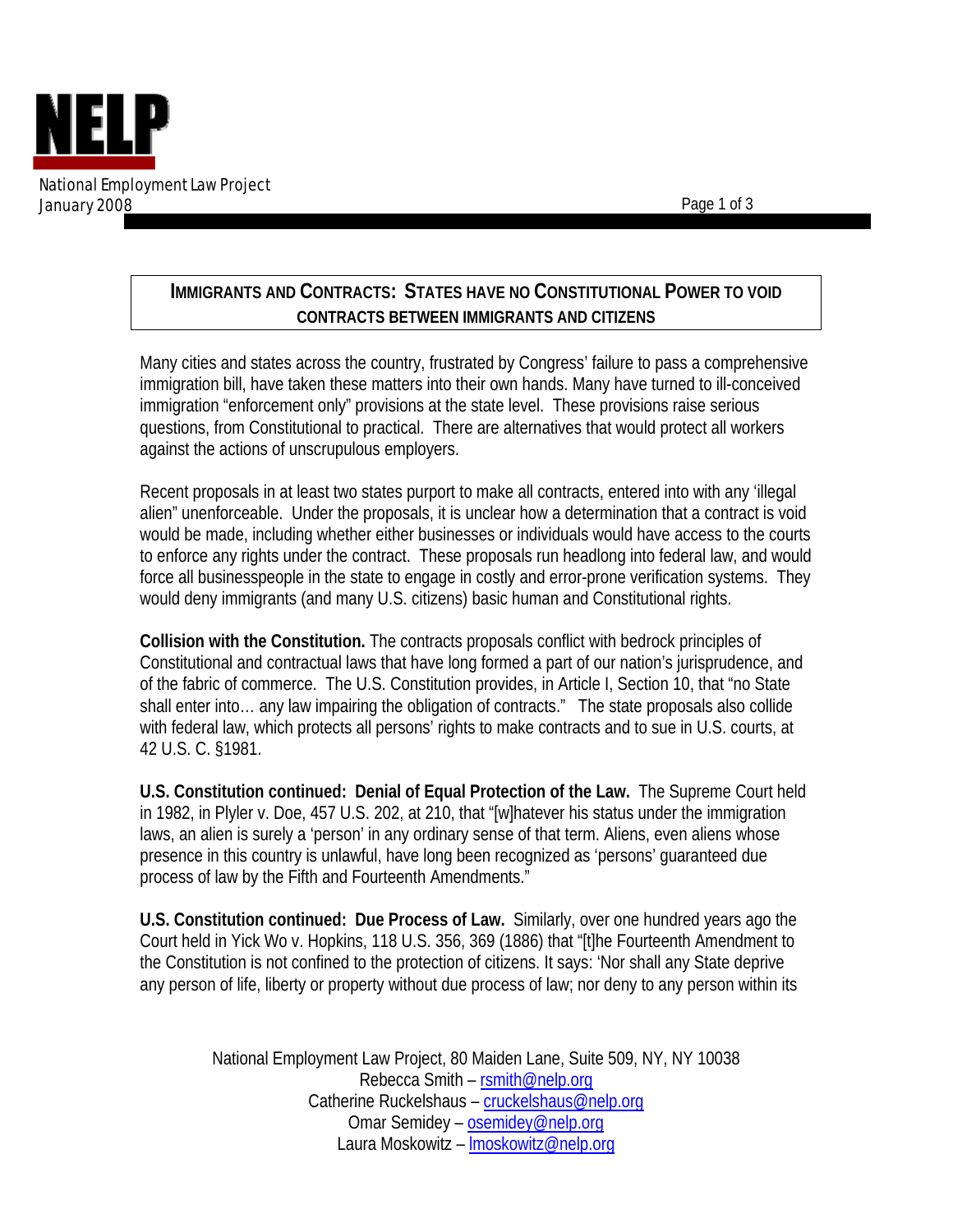

## National Employment Law Project January 2008

 Page 2 of 3 jurisdiction the equal protection of the laws.' These provisions are universal in their application, to all persons within the territorial jurisdiction, without regard to any differences of race, or of nationality; and the equal protection of the laws is a pledge of the protection of equal laws." A provision that simply cancels all contracts that involve immigrants not lawfully in the country implicates these bedrock principles of our nation's laws.

**Immigration is Constitutionally a matter of federal law.** Immigration is a subject wholly regulated by federal law. States that add their own provisions risk, at the least, entanglement with that system. State may also find that their provisions run afoul of the federal system, especially where they impose separate, state-level employer sanctions.

**Costly for business.** Such proposals would have consequences for virtually all businesspeople in the state, by forcing them to determine the immigration status of all with whom they do business. The language of the proposals may cover not only landlords, real estate agents and insurance brokers, but also purchasers of items bought under payment plans, including cars, appliances and home furnishings. They may also cover businesses that rent personal goods, issue or manage credit cards, or even vendors of general merchandise such as groceries. Since an employment agreement is also a contract, the laws would give unscrupulous employers license to hire, and then exploit undocumented workers, who would be unable to enforce their right to be paid.

**The human and monetary costs of discrimination.** Because determination of immigration status would be costly for businesses, and because the determination is so complex, it is likely that businesspeople will fall back on stereotypical factors, such as foreign-sounding names, race, national origin and foreign accents and selectively investigate immigration status. Such investigations are likely to result in discrimination, and a loss of human dignity for the victims of discrimination.

Such proposals may also have unintended consequences for the contracting businesses. Since these provisions would void all contracts with undocumented immigrants, those immigrants are not bound by their contracts. This could result in release from time payments on household goods bought on contract, payments on credit card debt, and other cancellations of responsibility.

**Costly to implement, costly to defend.** Many of the laws creating state or local level immigration enforcement against landlords, employers and others have resulted in unforeseen enforcement and litigation costs for the cities and states enacting them. In Colorado, a year after the legislature enacted tough sanctions for immigration violations, eighteen state departments reported they spent

National Employment Law Project, 80 Maiden Lane, Suite 509, NY, NY 10038 Rebecca Smith – rsmith@nelp.org Catherine Ruckelshaus - cruckelshaus@nelp.org Omar Semidey – osemidey@nelp.org Laura Moskowitz – lmoskowitz@nelp.org